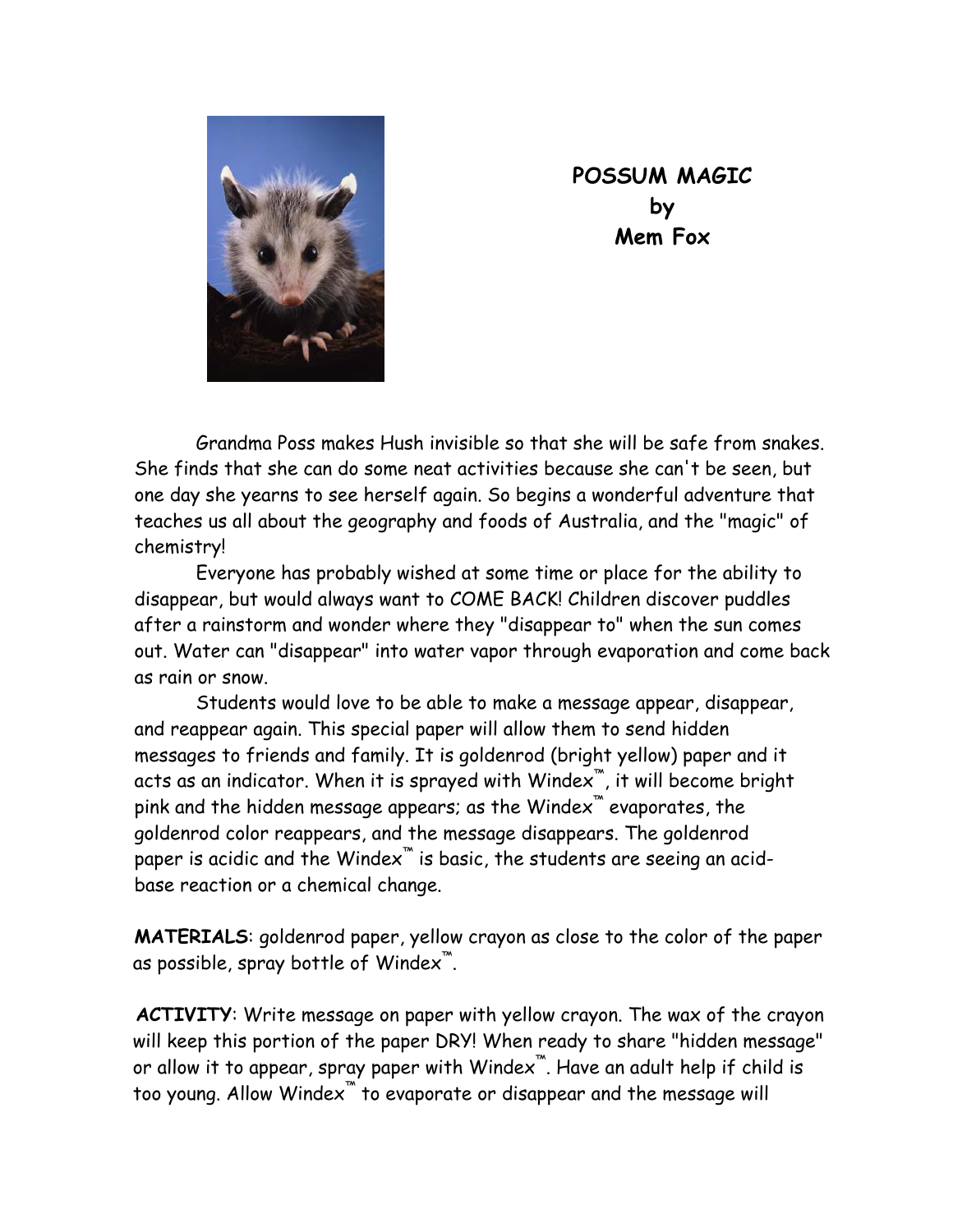disappear, too!

**SOURCE**: ICE Summer Activities WORKSHOP, 1990, University of Wisconsin, Madison, WI.

**STANDARDS: BSL:** 1.1, 1.2, 1.3, 1.9, 1.11, 8.1, 11.4, 12.7 **NCTM:** none **SCS:** A1, A2, B1, H2

 **Source of Goldenrod Paper:** Educational Innovations, Inc.: 1-888-912-7474. Online: [www.teachersource.com](http://www.teachersource.com/)

Fox, Mem. Possum Magic. Harcourt Brace and Company, New York, 1983. ISBN#0-15-263224-0.